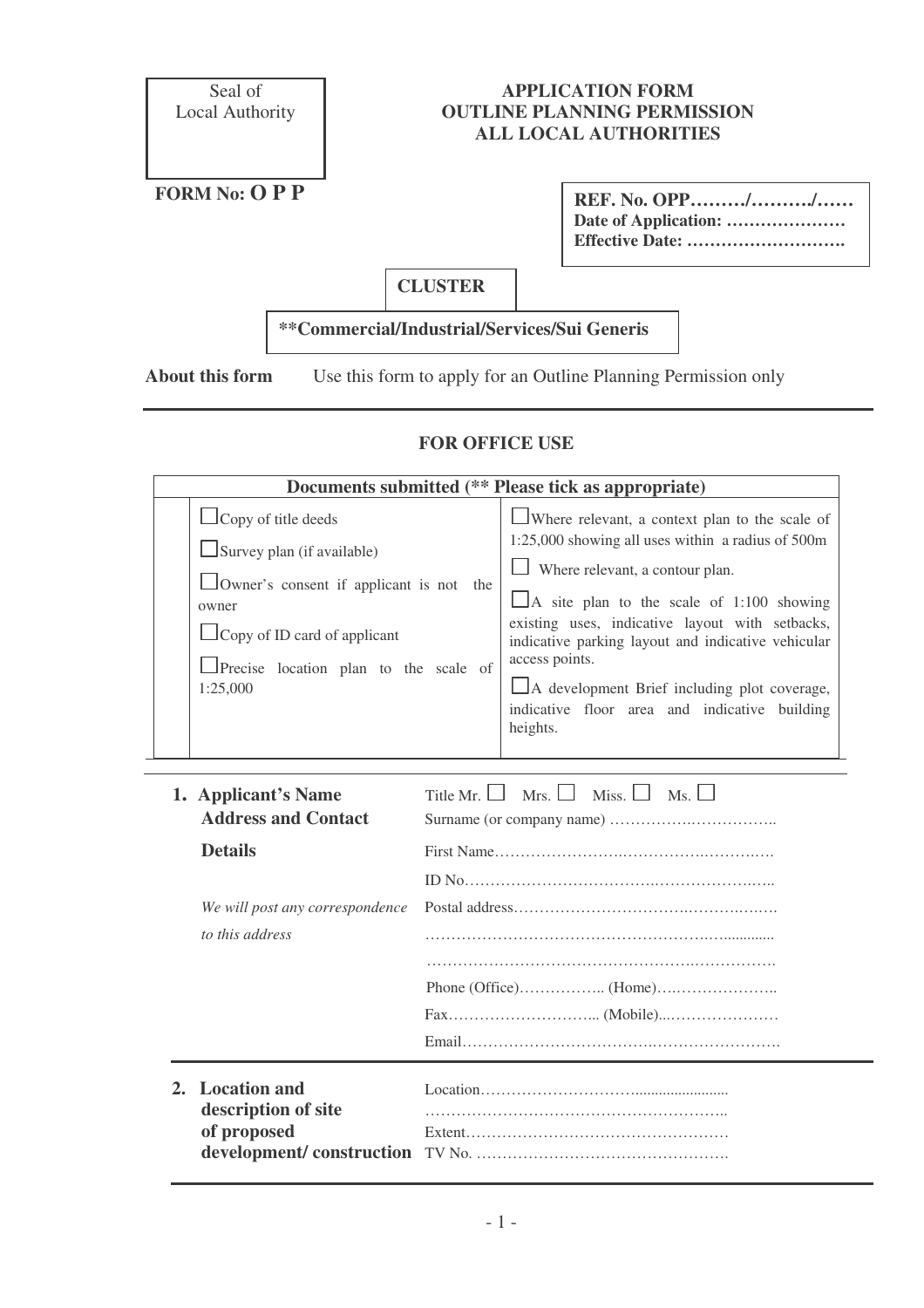|                                                                                                                                                                  | 3. Applicant's interest in<br>the land/ Owner's<br>consent | Is the applicant the owner of the site of proposed development?<br><b>YES</b><br>N <sub>O</sub><br>If NO<br>If you are signing on the owner's behalf as their legal representative,<br>please state your legal authority under and attach documentary<br>evidence (e.g. Power of Attorney, written consent) Attach separate<br>sheet if space is insufficient. |
|------------------------------------------------------------------------------------------------------------------------------------------------------------------|------------------------------------------------------------|----------------------------------------------------------------------------------------------------------------------------------------------------------------------------------------------------------------------------------------------------------------------------------------------------------------------------------------------------------------|
|                                                                                                                                                                  | 4. Description of<br>proposed development                  |                                                                                                                                                                                                                                                                                                                                                                |
|                                                                                                                                                                  |                                                            | (Specify the no. of floors $\&$ no. of res/comm. units $\&$ type of commercial/industrial activity)                                                                                                                                                                                                                                                            |
|                                                                                                                                                                  | the site                                                   |                                                                                                                                                                                                                                                                                                                                                                |
|                                                                                                                                                                  | 6. Does your proposal<br>involve any of<br>the following?  | Any scheduled activity under the Environment Protection Act<br>for which an approved Preliminary Environmental Report or an<br>Environment Impact Assessment licence is required:                                                                                                                                                                              |
|                                                                                                                                                                  |                                                            | A Land Conversion Permit from the Ministry of Agro Industry,<br>Food Protection and Security                                                                                                                                                                                                                                                                   |
|                                                                                                                                                                  |                                                            | Traffic Impact Assessment                                                                                                                                                                                                                                                                                                                                      |
|                                                                                                                                                                  |                                                            | Notification procedures                                                                                                                                                                                                                                                                                                                                        |
| <b>Your declaration</b><br>7.<br>applicant is a company<br>or association, the form<br>must be signed by a<br>director or authorized<br>person under common seal |                                                            | I apply for an Outline Planning Permission described in this<br>application. I declare that all the information given is true and<br>correct. I undertake not to influence in any manner whatsoever<br>the processing of my application. I also understand that:<br>$(a)$ an effective date will be given to my application immediately if all                 |
|                                                                                                                                                                  |                                                            | plans and documents specified in the technical checklist<br>accompanying this form have been submitted.<br>$(b)$ if incomplete the application will not be accepted nor registered.                                                                                                                                                                            |

*Signature: ……………………………. Date: ……………………………………………………….*

- 2 -